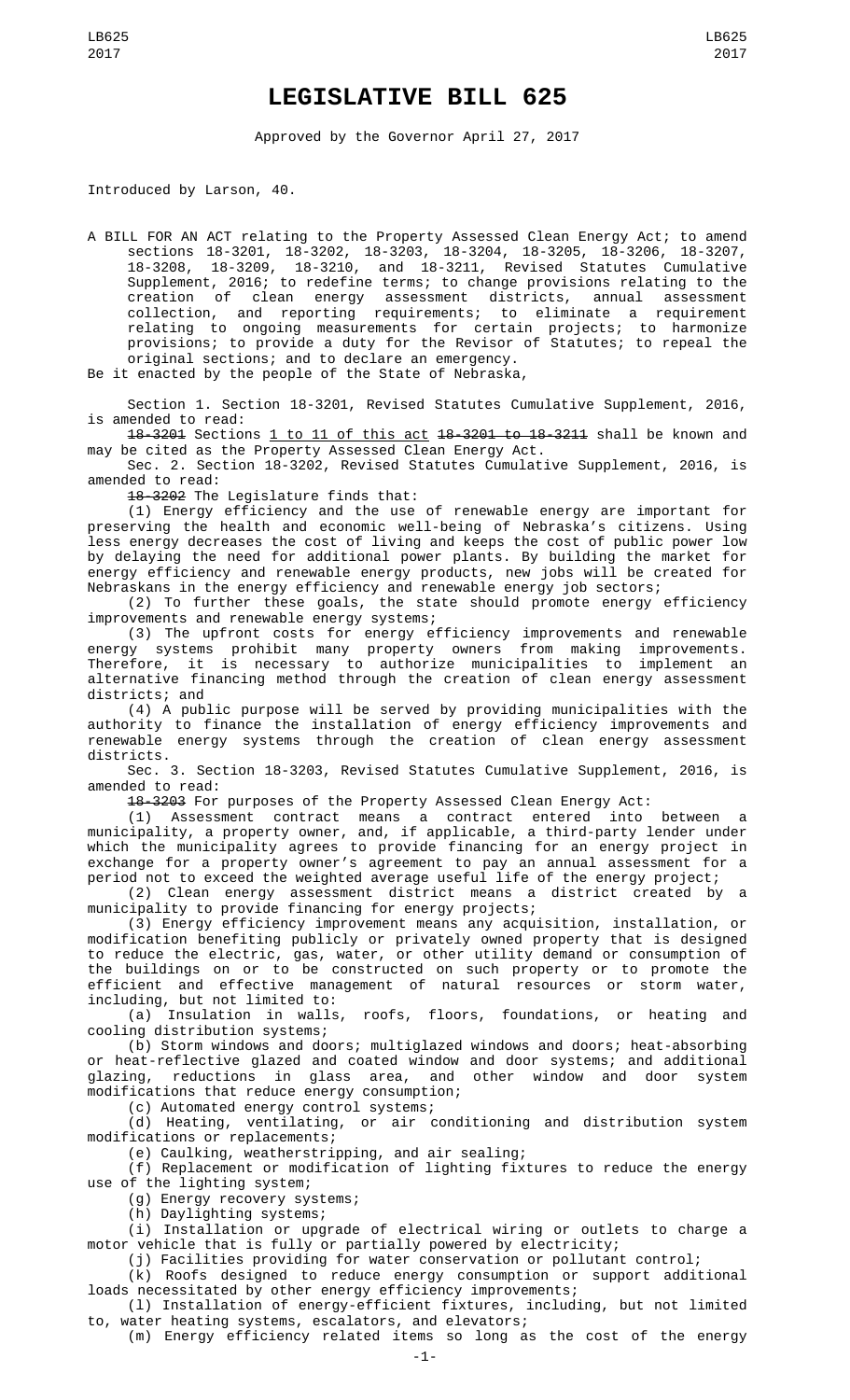efficiency related items financed by the municipality does not exceed twenty-

five percent of the total cost of the energy project; and<br>(n) Any other installation or modification of equipment, (n) Any other installation or modification of equipment, devices, or materials approved as a utility cost-saving measure by the municipality;

(4) Energy efficiency related item means any repair, replacement, improvement, or modification to real property that is necessary or desirable in conjunction with an energy efficiency improvement, including, but not limited to, structural support improvements and the repair or replacement of any building components, paved surfaces, or fixtures disrupted or altered by the installation of an energy efficiency improvement;

(5) Energy project means the installation or modification of an energy efficiency improvement or the acquisition, installation, or improvement of a renewable energy system;

(6) Municipality means any  $\overline{\text{county}}_r$  city, or village in this state;

(7) Qualifying property means any of the following types of property located within a municipality:

(a) Agricultural property;

 $(b)$   $(a)$  Commercial property, including multifamily residential property comprised of more than four dwelling units;

(c) (b) Industrial property; or

 $(d)$   $(e)$  Single-family residential property, which may include up to four dwelling units;

(8)(a) Renewable energy resource means a resource that naturally replenishes over time and that minimizes the output of toxic material in the conversion to energy. Renewable energy resource includes, but is not limited to, the following:

(i) Nonhazardous biomass;

(ii) Solar and solar thermal energy;

(iii) Wind energy;

(iv) Geothermal energy;

(v) Methane gas captured from a landfill or elsewhere;

(vi) Photovoltaic systems; and

(vii) Cogeneration and trigeneration systems; and

(b) Renewable energy resource does not include petroleum, nuclear power, natural gas, coal, or hazardous biomass; and

(9) Renewable energy system means a fixture, product, device, or interacting group of fixtures, products, or devices on the customer's side of the meter that uses one or more renewable energy resources to generate electricity. Renewable energy system includes a biomass stove but does not include an incinerator.

Sec. 4. Section 18-3204, Revised Statutes Cumulative Supplement, 2016, is amended to read:

18-3204 (1) Pursuant to the procedures provided in this section, a municipality may, from time to time, create one or more clean energy assessment districts. Such districts may be separate, overlapping, or coterminous<u> and may</u> be created anywhere within the municipality or its extraterritorial zoning jurisdiction, except that a county shall not create a district that includes any area within the corporate boundaries or extraterritorial zoning jurisdiction of any city or village located in whole or in part within such county. The governing body of the municipality shall be the governing body for any district so created.

(2) Prior to creating any clean energy assessment district, the municipality shall hold a public hearing at which the public may comment on the creation of such district. Notice of the public hearing shall be given by publication in a legal newspaper in or of general circulation in the municipality at least ten days prior to the hearing.

(3) After the public hearing, the municipality may create a clean energy assessment district by ordinance<u> or, for counties, by resolution</u>. The ordinance or resolution shall include:

(a) A finding that the financing of energy projects is a valid public purpose;

(b) A contract form to be used for assessment contracts between the municipality, the owner of the qualifying property, and, if applicable, a third-party lender governing the terms and conditions of financing and annual assessments;

(c) Identification of an official authorized to enter into assessment contracts on behalf of the municipality;

(d) An application process and eligibility requirements for financing energy projects;

(e) An explanation of how annual assessments will be made and collected;

(f) For energy projects involving residential property, a requirement that any interest rate on assessment installments must be a fixed rate;

(g) For energy projects involving residential property, a requirement that the repayment period for assessments must be according to a fixed repayment schedule;<br>(h)

Information regarding the following, to the extent known, or procedures to determine the following in the future:

(i) Provisions for an adequate debt service reserve fund created under section 9 of this act 18-3209, if applicable;

(ii) Provisions for an adequate loss reserve fund created under section <u>8</u> <u>of this act</u> 18–3208; and

(iii) Any application, administration, or other program fees to be charged to owners participating in the program that will be used to finance costs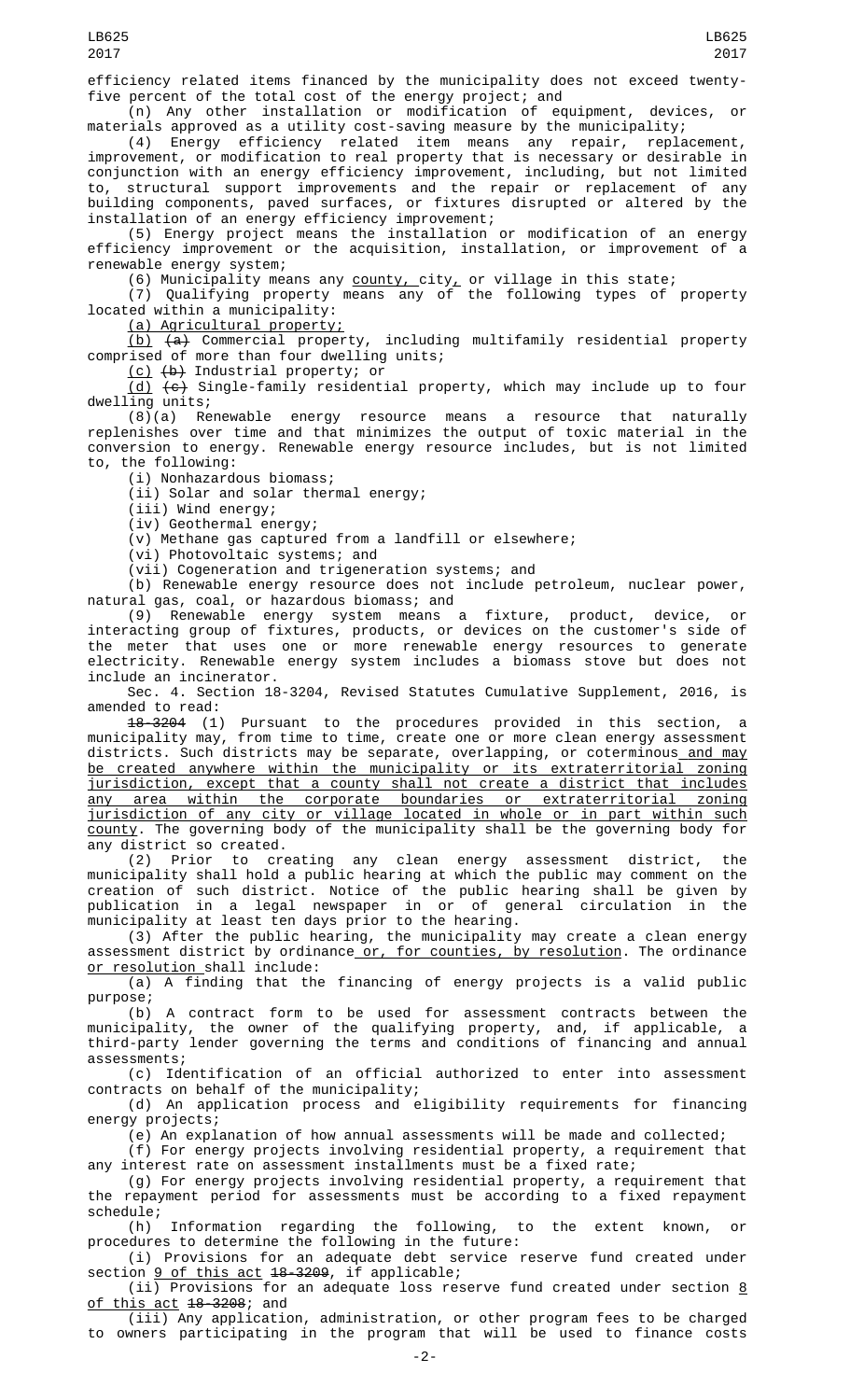(i) A requirement that the term of the annual assessments not exceed the weighted average useful life of the energy project paid for by the annual assessments;

(j) A requirement that any energy efficiency improvement that is not permanently affixed to the qualifying property upon which an annual assessment is imposed to repay the cost of such energy efficiency improvement must be conveyed with the qualifying property if a transfer of ownership of the qualifying property occurs;

(k) A requirement that, prior to the effective date of any contract that binds the purchaser to purchase qualifying property upon which an annual assessment is imposed, the owner shall provide notice to the purchaser that the purchaser assumes responsibility for payment of the annual assessment as provided in subdivision (3)(d) of section <u>5 of this act</u> <del>18-3205</del>;

(l) Provisions for marketing and participant education;

(m) A requirement that after the energy project is completed, the municipality shall obtain verification that the renewable energy system or energy efficiency improvement was properly installed and is operating as intended; <u>and</u>

(n) For an energy project financed with more than two hundred fifty thousand dollars in annual assessments, a requirement for ongoing measurements that establish the savings realized by the record owner of the qualifying property from the energy project; and

<u>(n)</u> <del>(o)</del> A requirement that the clean energy assessment district, with respect to single-family residential property, comply with the Property Assessed Clean Energy Act and with directives or guidelines issued by the Federal Housing Administration and the Federal Housing Finance Agency on or after January 1, 2016, relating to property assessed clean energy financing.

Sec. 5. Section 18-3205, Revised Statutes Cumulative Supplement, 2016, is amended to read:

18-3205 (1) After passage of an ordinance or resolution under section 4 of <u>this act</u> <del>18-3204</del>, a municipality may enter into an assessment contract with the record owner of qualifying property within a clean energy assessment district and, if applicable, with a third-party lender to finance an energy project on the qualifying property. The costs financed under the assessment contract may include the cost of materials and labor necessary for installation, permit fees, inspection fees, application and administrative fees, bank fees, and all other fees that may be incurred by the owner pursuant to the installation. The assessment contract shall provide for the repayment of all such costs through annual assessments upon the qualifying property benefited by the energy project. A municipality may not impose an annual assessment under the Property Assessed Clean Energy Act unless such annual assessment is part of an assessment contract entered into under this section.

(2) Before entering into an assessment contract with an owner and, if applicable, a third-party lender under this section, the municipality shall verify:

(a) In all cases involving qualifying property other than single-family residential property, that the owner has obtained an acknowledged and verified written consent and subordination agreement executed by each mortgage holder or trust deed beneficiary stating that the mortgagee or beneficiary consents to the imposition of the annual assessment and that the priority of the mortgage or trust deed is subordinated to the PACE lien established in section <u>6 of this</u> <u>act</u> <del>18-3206</del>. The consent and subordination agreement shall be in a form and substance acceptable to each mortgagee or beneficiary and shall be recorded in the office of the register of deeds of the county in which the qualifying property is located;

(b) That there are no delinquent taxes, special assessments, water or sewer charges, or any other assessments levied on the qualifying property; that there are no involuntary liens, including, but not limited to, construction liens, on the qualifying property; and that the owner of the qualifying property is current on all debt secured by a mortgage or trust deed encumbering or otherwise securing the qualifying property;

(c) That there are no delinquent annual assessments on the qualifying property which were imposed to pay for a different energy project under the Property Assessed Clean Energy Act; and

(d) That there are sufficient resources to complete the energy project and that the estimated economic benefit, including, but not limited to, energy cost savings, maintenance cost savings, and other property operating savings expected from the energy project during the financing period, is equal to or greater than the principal cost of the energy project.

(3) Upon completion of the verifications required under subsection (2) of this section, an assessment contract may be executed by the municipality, the owner of the qualifying property, and, if applicable, a third-party lender and shall provide:

(a) A description of the energy project, including the estimated cost of the energy project and a description of the estimated savings prepared in accordance with standards acceptable to the municipality;

(b) A mechanism for:

(i) Verifying the final costs of the energy project upon its completion; and

(ii) Ensuring that any amounts advanced, financed, or otherwise paid by the municipality toward the costs of the energy project will not exceed the final cost of the energy project;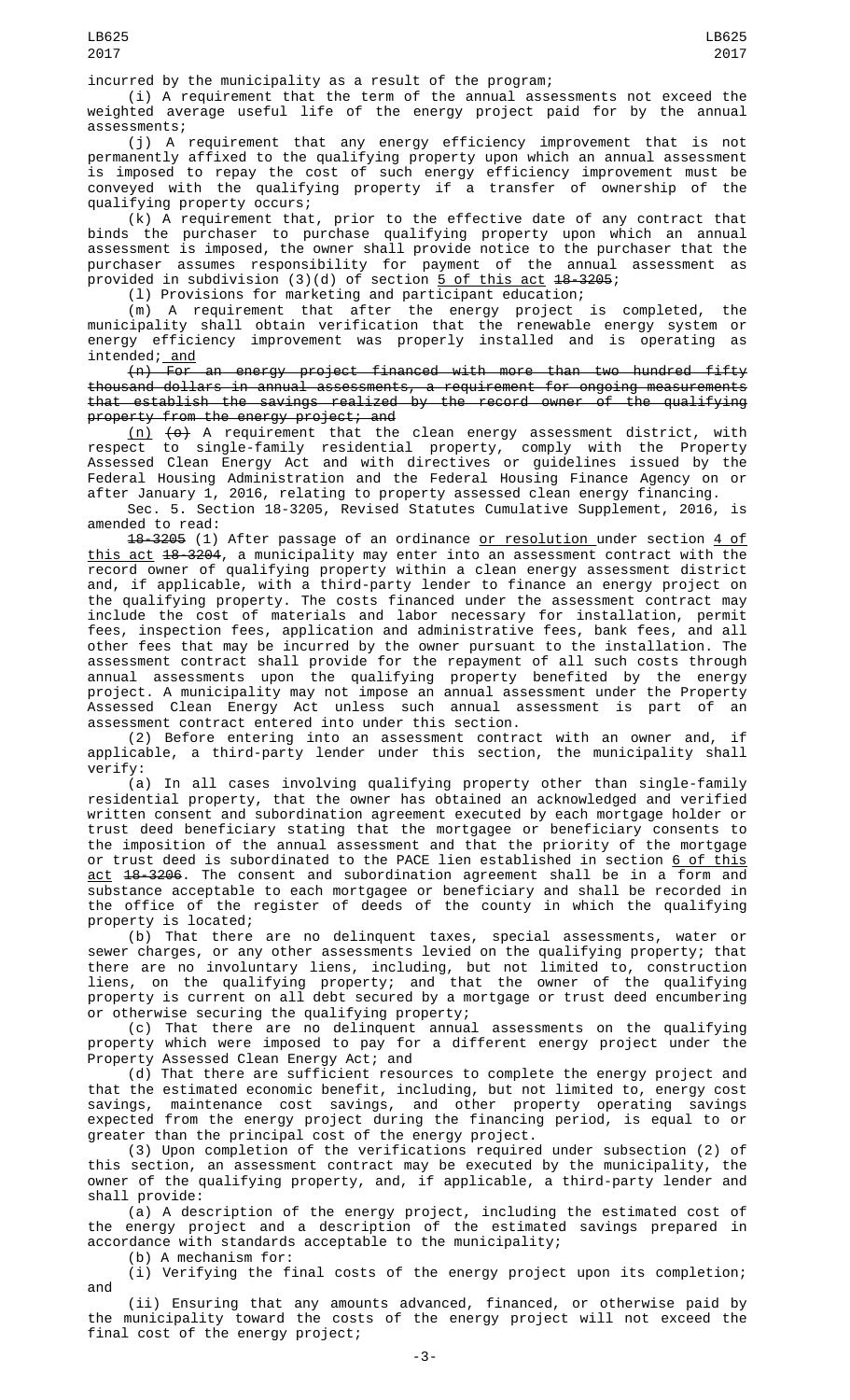(d) A statement that the obligations set forth in the assessment contract, including the obligation to pay annual assessments, are a covenant that shall run with the land and be obligations upon future owners of the qualifying property; and

(e) An acknowledgment that no subdivision of qualifying property subject to the assessment contract shall be valid unless the assessment contract or an amendment to such contract divides the total annual assessment due between the newly subdivided parcels pro rata to the special benefit realized by each subdivided parcel.

(4) The total annual assessments levied against qualifying property under an assessment contract shall not exceed the sum of the cost of the energy project, including any energy audits or inspections or portion thereof financed by the municipality, plus such administration fees, interest, and other financing costs reasonably required by the municipality.

(5) Nothing in the Property Assessed Clean Energy Act shall be construed to prevent a municipality from entering into more than one assessment contract with respect to a single parcel of real property so long as each assessment contract relates to a separate energy project and subdivision (2)(c) of this section is not violated.

(6) The municipality shall provide a copy of each signed assessment contract to the county assessor and register of deeds of the county in which the qualifying property is located, and the register of deeds shall record the assessment contract with the qualifying property.

(7) Annual assessments agreed to under an assessment contract shall be levied against the qualifying property and collected at the same time and in the same manner as property taxes are levied and collected, except that an assessment contract for qualifying property other than single-family residential property may allow third-party lenders to collect annual assessments directly from the owner of the qualifying property in a manner prescribed in the assessment contract. Any third-party lender collecting annual assessments directly from the owner of the qualifying property shall notify the municipality within three business days if an annual assessment becomes delinquent.

(8) Collection of annual assessments shall only be sought from the original owners or subsequent purchasers of qualifying property subject to an assessment contract.

Sec. 6. Section 18-3206, Revised Statutes Cumulative Supplement, 2016, is amended to read:

18-3206 (1)(a) For qualifying property other than single-family residential property, any annual assessment imposed on such qualifying property that becomes delinquent, including any interest on the annual assessment and any penalty, shall constitute a PACE lien against the qualifying property on which the annual assessment is imposed until the annual assessment, including any interest and penalty, is paid in full. Any annual assessment that is not paid within the time period set forth in the assessment contract shall be considered delinquent. The municipality shall, within fourteen days after an annual assessment becomes delinquent, record a notice of such lien in the office of the register of deeds of the county in which the qualifying property is located.

(b) For qualifying property that is single-family residential property, all annual assessments imposed on such qualifying property, including any interest on the annual assessments and any penalty, shall, upon the initial annual assessment, constitute a PACE lien against the qualifying property on which the annual assessments are imposed until all annual assessments, including any interest and penalty, are paid in full. Any annual assessment that is not paid within the time period set forth in the assessment contract shall be considered delinquent. The municipality shall, upon imposition of the initial annual assessment, record a notice of such lien in the office of the register of deeds of the county in which the qualifying property is located.

(2) A notice of lien filed under this section shall, at a minimum, include:

(a) The amount of funds disbursed or to be disbursed pursuant to the assessment contract;

(b) The names and addresses of the current owners of the qualifying property subject to the annual assessment;

(c) The legal description of the qualifying property subject to the annual assessment;

(d) The duration of the assessment contract; and

(e) The name and address of the municipality filing the notice of lien.

(3) The PACE lien created under this section shall:

(a) For qualifying property that is single-family residential property, (i) be subordinate to all liens on the qualifying property recorded prior to the time the notice of the PACE lien is recorded, (ii) be subordinate to a first mortgage or trust deed on the qualifying property recorded after the notice of the PACE lien is recorded, and (iii) have priority over any other lien on the qualifying property recorded after the notice of the PACE lien is recorded; and

(b) For qualifying property other than single-family residential property and subject to the requirement in subdivision (2)(a) of section <u>5 of this act</u> 18-3205 to obtain and record an executed consent and subordination agreement, have the same priority and status as real property tax liens.

LB625 2017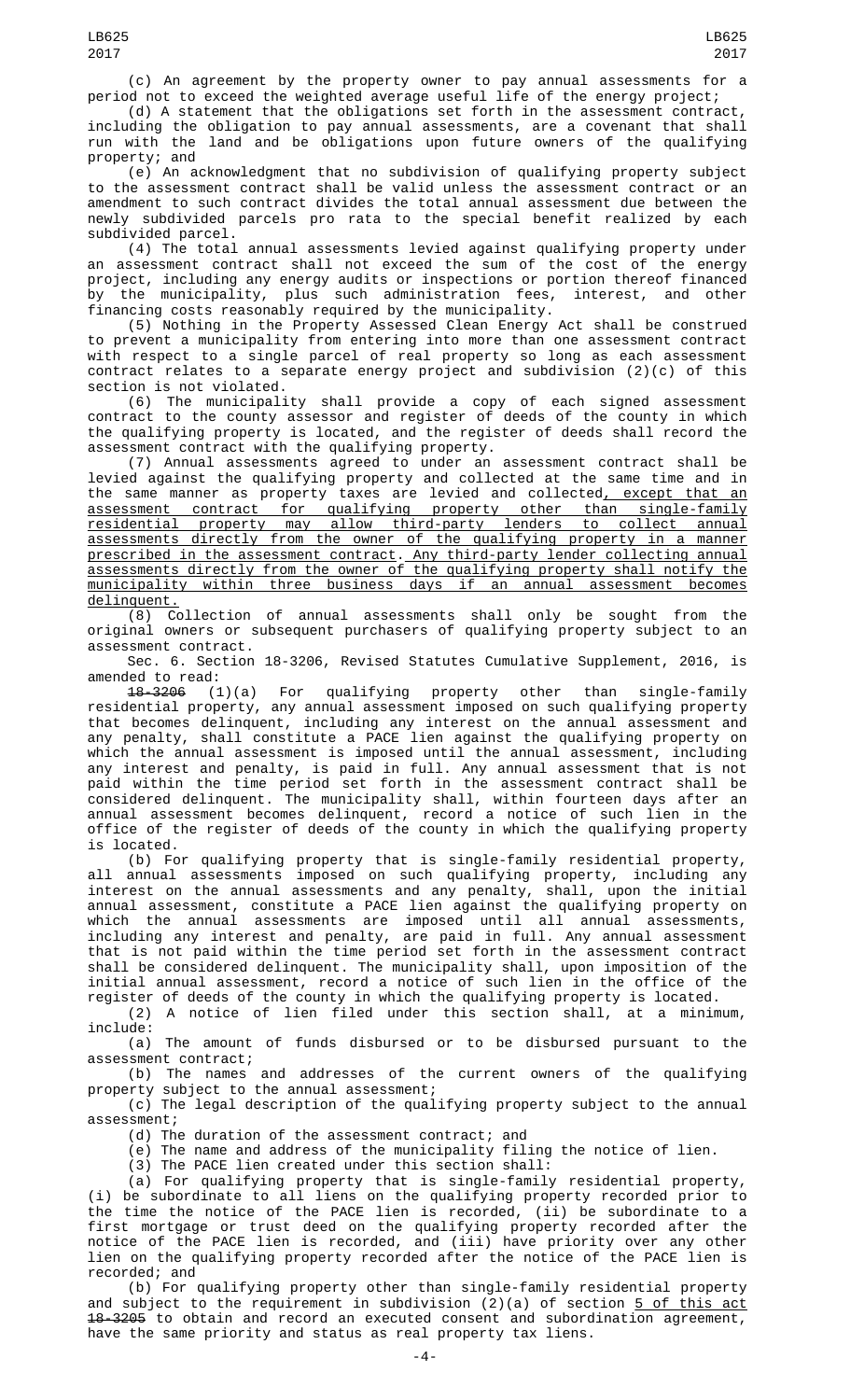(4)(a) Notwithstanding any other provision of law, in the event of a sale pursuant to a foreclosure or a sale pursuant to the exercise of a power of sale under a trust deed relating to qualifying property that is single-family residential property, the holders of any mortgages, trust deeds, or other liens, including delinquent annual assessments secured by PACE liens, shall receive proceeds in accordance with the priorities established under subdivision (3)(a) of this section. In the event there are insufficient proceeds from such a sale, from the loss reserve fund established pursuant to section <u>8 of this act</u> <del>18-3208</del>, or from any other means to satisfy the delinquent annual assessments, such delinquent annual assessments shall be extinguished. Any annual assessment that has not yet become delinquent shall not be accelerated or extinguished in the event of a sale pursuant to a foreclosure or a sale pursuant to the exercise of a power of sale under a trust deed relating to qualifying property that is single-family residential property. Upon the transfer of ownership of qualifying property that is singlefamily residential property, including a sale pursuant to a foreclosure or a sale pursuant to the exercise of a power of sale under a trust deed, the nondelinquent annual assessments shall continue as a lien on the qualifying property, subject to the priorities established under subdivision (3)(a) of

this section. (b) Upon the transfer of ownership of qualifying property other than single-family residential property, including a sale pursuant to a foreclosure or a sale pursuant to the exercise of a power of sale under a trust deed, the obligation to pay annual assessments shall run with the qualifying property.

(5)(a) For qualifying property other than single-family residential property, when the delinquent annual assessment, including any interest and penalty, is paid in full, a release of the PACE lien shall be recorded in the office of the register of deeds of the county in which the notice of the PACE lien was recorded.

(b) For qualifying property that is single-family residential property, when all annual assessments, including any interest and penalty, are paid in full, a release of the PACE lien shall be recorded in the office of the register of deeds of the county in which the notice of the PACE lien was recorded.

(6) If the holder or loan servicer of any existing mortgage or trust deed that encumbers or that is otherwise secured by the qualifying property has established a payment schedule or escrow account to accrue property taxes or insurance, such holder or loan servicer may increase the required monthly payment, if any, by an amount necessary to pay the annual assessment imposed under the Property Assessed Clean Energy Act.

Sec. 7. Section 18-3207, Revised Statutes Cumulative Supplement, 2016, is amended to read:

18-3207 (1) A municipality may raise capital to finance energy projects undertaken pursuant to an assessment contract entered into under the Property Assessed Clean Energy Act. Such capital may come from any of the following:

(a) The sale of bonds;

(b) Amounts to be advanced by the municipality through funds available to it from any other source; or

(c) Third-party lending.

(2) Bonds issued under subsection (1) of this section shall not be general obligations of the municipality, shall be nonrecourse, and shall not be backed by the full faith and credit of the issuer, the municipality, or the state, but shall only be secured by payments of annual assessments by owners of qualifying property within the clean energy assessment district or districts specified who are subject to an assessment contract under section <u>5 of this act</u> 1<del>8-3205</del>.

(3) Any single bond issuance by a municipality for purposes of the Property Assessed Clean Energy Act shall not exceed five million dollars without a vote of the registered voters of such municipality.

(4) A pledge of annual assessments, funds, or contractual rights made in connection with the issuance of bonds by a municipality constitutes a statutory lien on the annual assessments, funds, or contractual rights so pledged in favor of the person or persons to whom the pledge is given without further action by the municipality. The statutory lien is valid and binding against all other persons, with or without notice.

(5) Bonds of one series issued under the Property Assessed Clean Energy Act may be secured on a parity with bonds of another series issued by the municipality pursuant to the terms of a master indenture or master resolution entered into or adopted by the municipality.

(6) Bonds issued under the act, and interest payable on such bonds, are exempt from all taxation by this state and its political subdivisions.

(7) Bonds issued under the act further essential public and governmental purposes, including, but not limited to, reduced energy costs, reduced greenhouse gas emissions, economic stimulation and development, improved property valuation, and increased employment.

(8) The Property Assessed Clean Energy Act shall not be used to finance an energy project on qualifying property owned by a municipality or any other political subdivision of the State of Nebraska without having first been approved by a vote of the registered voters of such municipality or political subdivision owning the qualifying property. Such vote shall be taken at a special election called for such purpose or at an election held in conjunction with a statewide or local primary or general election.

Sec. 8. Section 18-3208, Revised Statutes Cumulative Supplement, 2016, is amended to read: